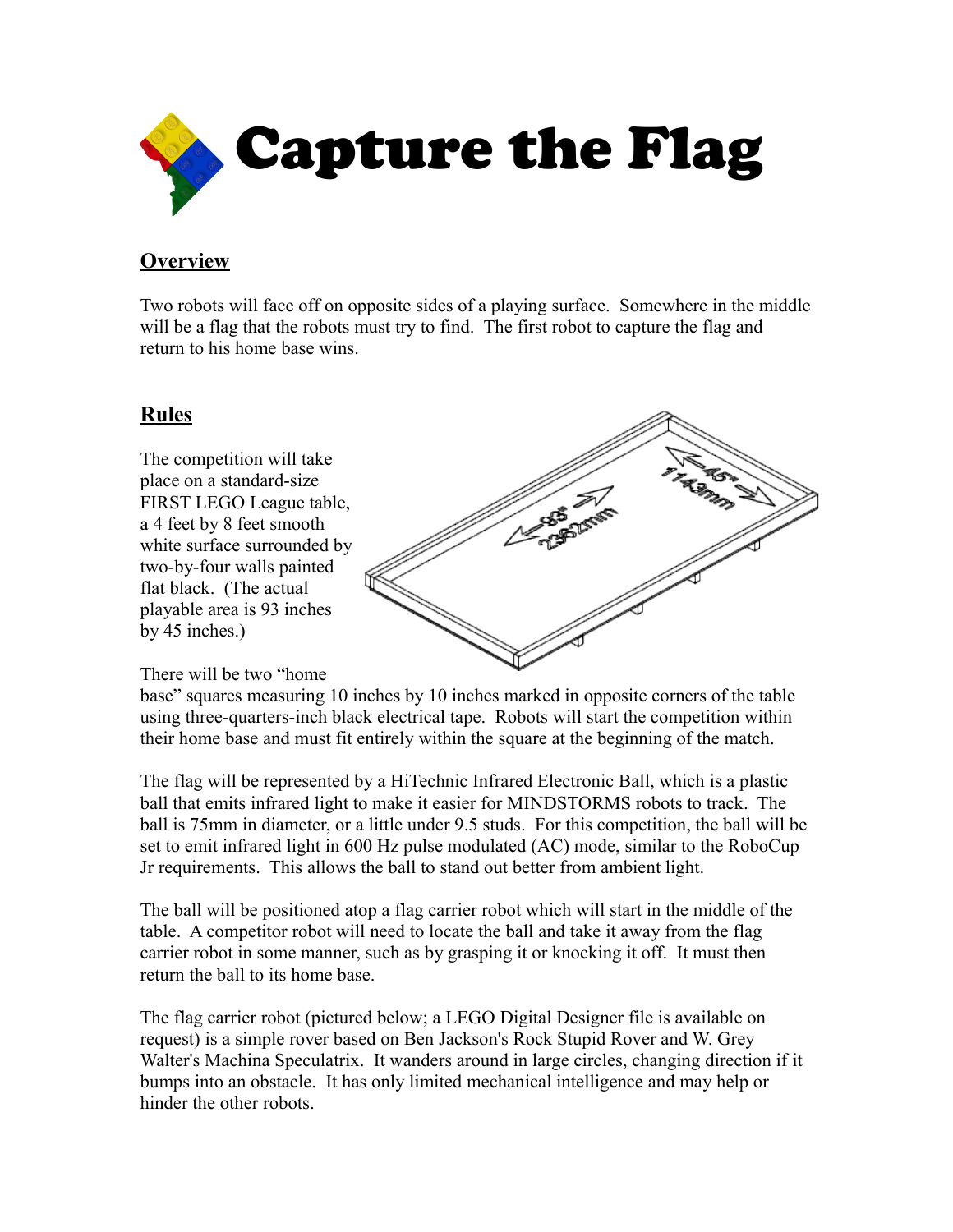

The infrared ball is carried in a holder that is 8 studs long, 8 studs wide, and 11 studs above the ground. At the rear of the robot, two beams extend two studs above the floor of the holder to keep the ball lightly tucked in place.

Robots are allowed to capture the flag at any time during the match, whether the flag is being held by the flag carrier or not. This means that a robot may steal the ball away from its opponent.

A win is scored when a robot

returns to its own home base with the ball under its active control. Note that "active control" means that the robot must be carrying, pushing, or otherwise maneuvering the ball; it is not sufficient merely for the ball to roll into the base of its own accord, or when bumped from across the table.

A win for the opponent will not be scored if a robot happens to return to its opponent's home base with the ball. This allows a robot to find its way home by following the wall around the playing field, passing through its opponent's base if necessary. (Of course, this may increase the danger that its opponent will intercept the ball.) Robots are encouraged to use dead reckoning or active positioning (e.g. using the compass sensor) to find their way home, but this is not required.



Robots may use any strategy they wish to locate the ball, but the HiTechnic IRSeeker sensor is recommended since it has been designed specifically for this purpose. Other possibilities include two light sensors positioned in a stereo pattern, or even a light sensor combined with an ultrasonic sensor.

Robots must be constructed of 100% LEGO-brand parts, with special exceptions allowed for string, rubber bands, batteries, and third-party sensors. No modification (melting,